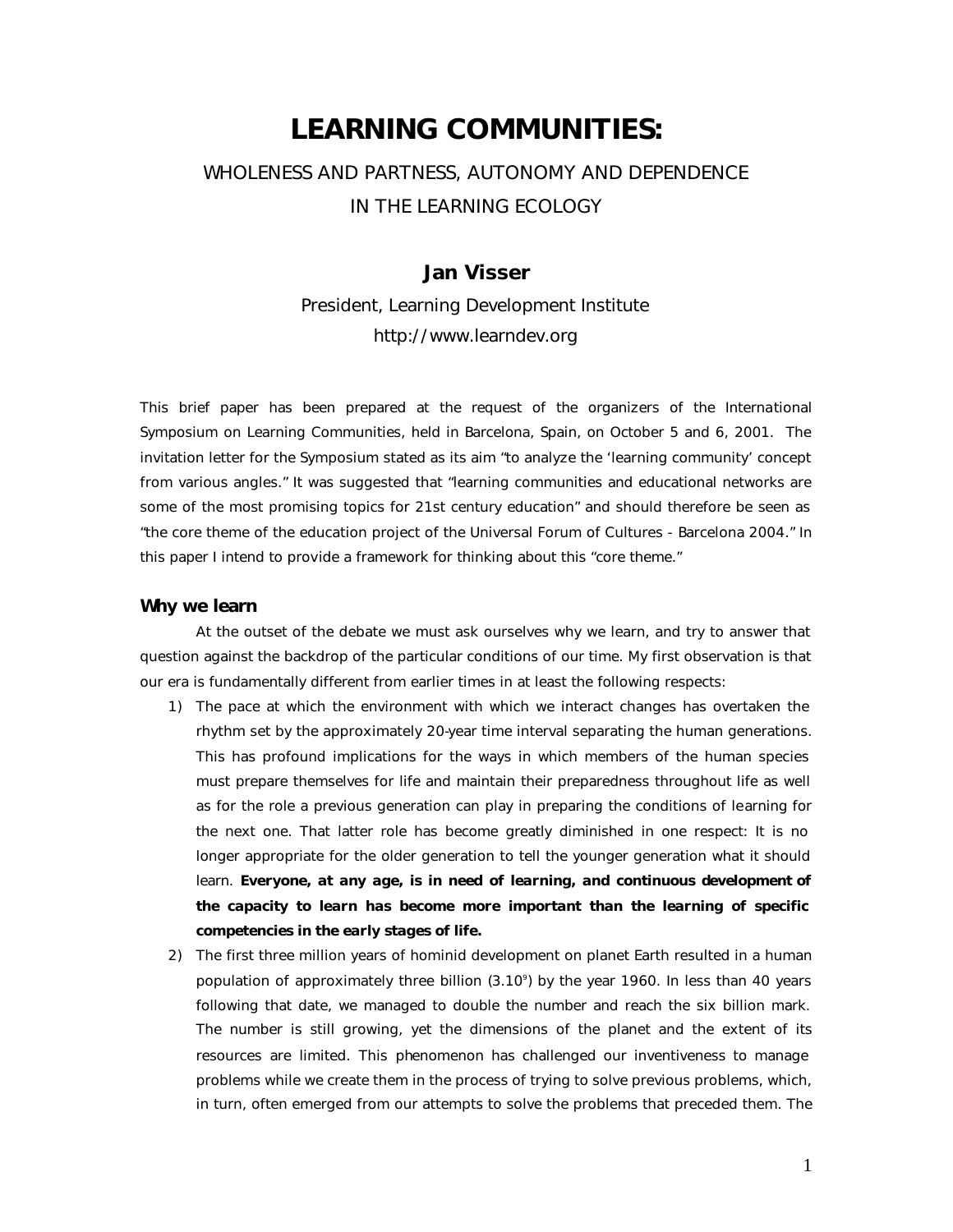pace at which that process of responding to ever new challenges moves forward is equally accelerating. It leads to explosive development, which causes human activity to impact not only locally, but to affect people everywhere as well as to have consequences that not we, but future generations will experience. Consequently, we have become, more than ever, a species whose members' well-being is intimately linked to the well-being of others, both those who share our passage through life and those whose life is still to emerge. *There is thus a great urgency for us not only to learn to live together, but first and foremost to learn to learn together, having in mind the dynamic relationship between where we come from and where we are going.*

- 3) As a consequence of our explosive growth, our planetary society faces problems that are truly global and that have potential consequences that threaten our sustainability as a species as well as the sustainability of many other life forms on earth. Those problems are also complex in nature, complex in the sense that Complex Adaptive Systems are complex. Their solution is thus no longer solely dependent on the intervention of central organs of government. They require the participative problem solving involvement of all. *For our increasingly planetary society to work, we must be aware of the world as a whole while, as individuals and local communities, we must focus on the interaction with our immediate environment.*
- 4) Not only are the problems we face global in terms of spatial dimensions, they also challenge our imagination in the perspective of another dimension of our perceptual framework, namely *time*. The question, "Why are we here?" will never be answered, but always be asked. Whether we look at human life as a miraculous accident of evolutionary history or perceive of it as embedded in a framework of intention, our inability to answer the question "Why are we here?" should compel us to reflect on ourselves from the perspective of our place in the universe and the related question: "Who are we that we may be so clever as to be able to destroy ourselves and other life with us?" In other words, *there is a need to reinstate in our thinking about learning a concern with ultimate values.*
- 5) Our increasing technological capability makes it possible to intervene more and more in our very humanity. In a discussion on the meaning of learning, organized by the Learning Development Institute at last year's International Meeting of the Association for Educational Communications and Technology in Denver, Colorado, Spohrer asserted that, while "it is not surprising that at this time of rapid change, we choose to ask the question 'what is the meaning of learning?'" (2000, October, p. 4) a more powerful question emerges. "By the middle of this century," Spohrer says, "we may well be asking 'what is the meaning of being human?' as our grandchildren develop the capability to create new intelligent species of biological, digital and hybrid life forms" (p. 4). In line with the recommendations in Spohrer's paper, this calls for urgent attention to the need to *develop meta-learning abilities that allow us to ask pertinent questions, to set responsible goals and to use technology wisely in the pursuit of those goals.*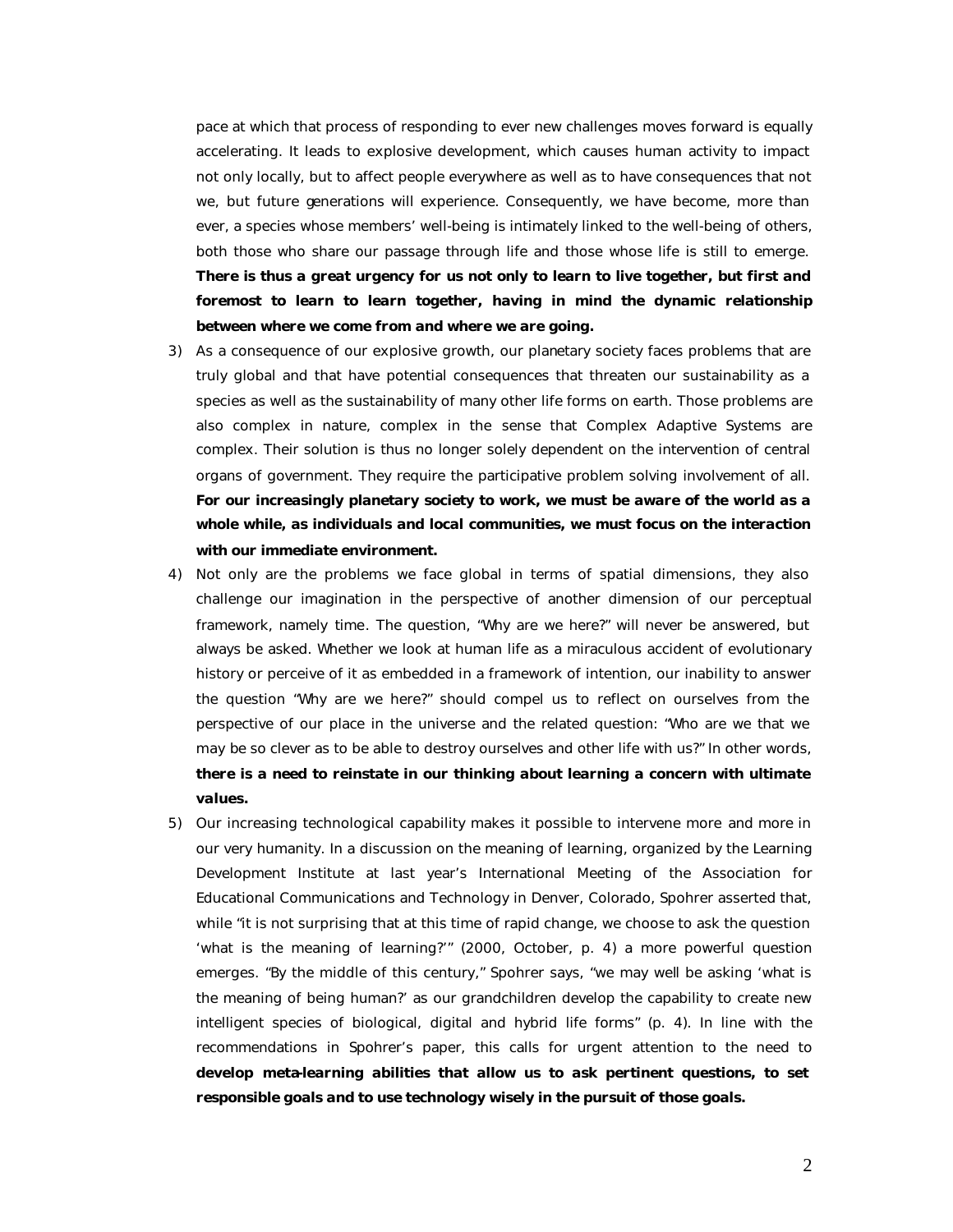#### **The learning we need**

Learning is the one human factor that plays a vital role in the context of all of the above challenges. However, it can't be learning as we used to think about it. A radical redefinition of what it means to learn is required. More is needed than mastering the set of fixed skills a traditional curriculum helps students to acquire. The idea of the traditional curriculum is, in fact, wholly at odds with what is needed, as we must move away from the sacrosanct idea that *all* learning is undertaken in a step-by-step fashion leading the learner from a particular point to a well-defined next destination. While this may be true for certain specific learning tasks, it is not a good perspective on learning in general. Antonio Machado in his "Cantares" advises the traveler through life: "Caminante, no hay camino, se hace camino al andar. Al andar se hace camino," and, therefore, as the road before us is always under construction – by us, who travel it –learners must in the first place have a keen eye for the problems ahead of them. Throughout life those problems will constantly change, providing novel challenges all the time. *If there is such a thing as "preparation for life," then it must be a preparation that allows us to cope with the unpredictable* (see also Lederman, 1999, April).

Consequently, designed learning environments worth their salt must be structured around problems, problems that have to do with whole human beings, body and mind, and that can very often not be tackled by simply adding up the separate pieces of compartmentalized knowledge that multiple disciplines have generated. A transdisciplinary view, in addition to the wealth of cognitive heritage that we owe to the development of our various disciplines, is definitely important. It requires collaboration among human beings. A good learning environment, responsive to the challenges of our time, must therefore lead people to continually develop their consciousness and their ability to deal with novel situations – which is, after all, what the word "intelligence" means – by working together. *Creative collaboration is what is required* (John-Steiner, 2000).

Possibly most importantly in the above context, we must conceive of learning as an ecological phenomenon. Any learning community – be it a school, a corporation or organization, a family, a city or region, or even an entire society – is always itself part of something larger that learns. At the same time, it is also the environment in which smaller learning entities are nested. I have given much emphasis to the concept of "learning ecology" in my writings over recent years (e.g. Visser 1999, April; 2001), and find it also increasingly reflected in the work of other authors, such as Solomon (2000, October) and Shotter (2000, October). A related notion, that of "ecological human development," pervades the work of developmental psychologist Bronfenbrenner and his collaborators (e.g. Bronfenbrenner, 1995; Bronfenbrenner & Ceci, 1994). The learning ecology is made up of a host of what one can call "sub-learning environments." Those sub-learning environments – in fact, the learning communities that operate within them – interact with each other, allowing the learning occurring in each of them to become mutually reinforcing. Some of those sub-learning environments are instructional settings, such as the school, but the concept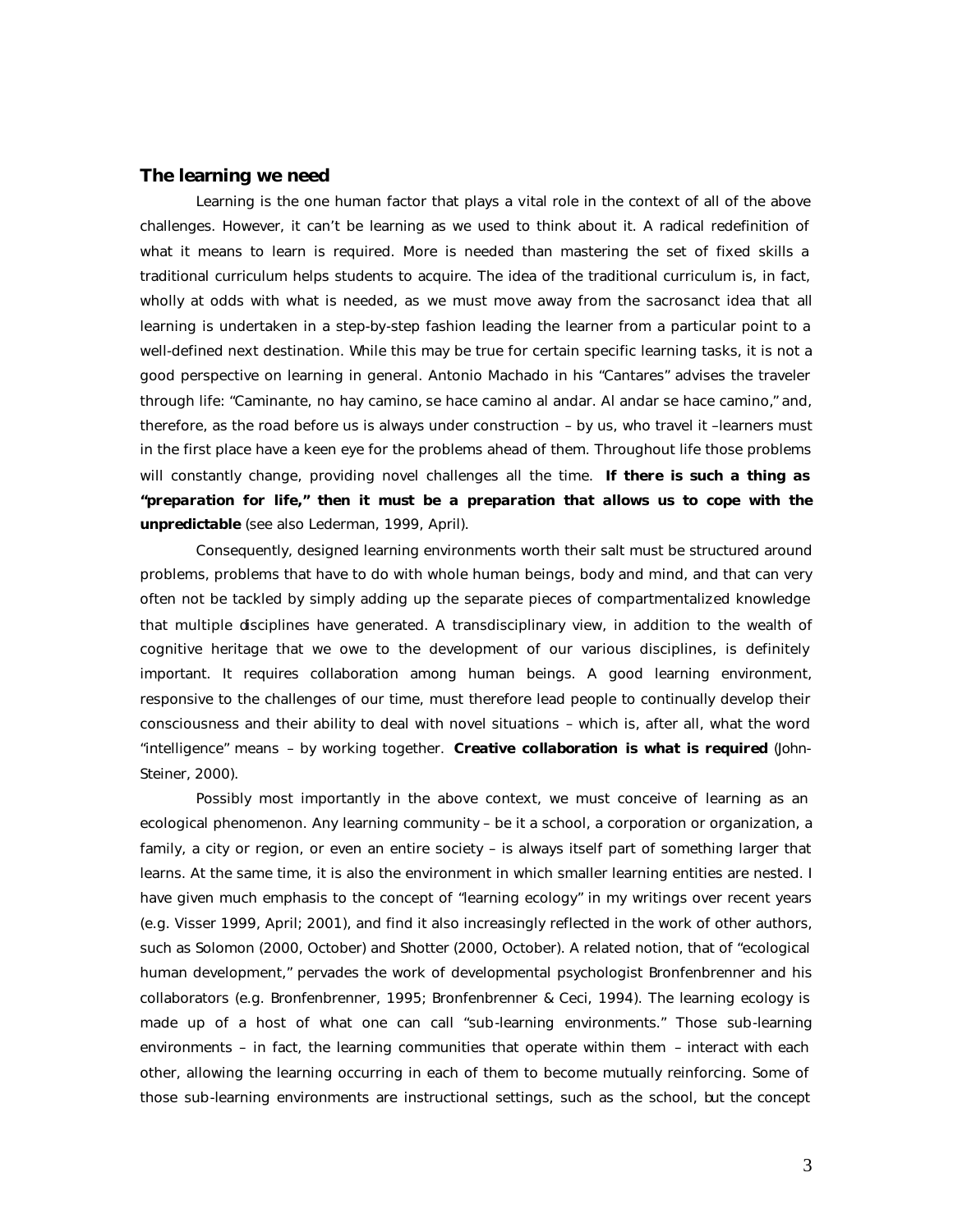also includes, for instance, the family; the Internet; museums; nature; sports, spiritual practice, and broadcast media. The variety and diversity of such sub-learning environments is in fact endless, as they tend to emerge, submerge, reemerge, and regroup all the time while one's learning life develops. *At a societal level we must be aware of the need to develop "learning environmental policies" that can ensure that learning becomes mutually reinforcing in the different, though interconnected, parts of the learning ecology.*

## **Learning: The elements of a definition**

 $\overline{a}$ 

Learning is a lifelong "disposition to dialogue...with [our] human, social, biological and physical environment" (Visser, 2001, p. 453). We – as individuals as well as together, in all manner of socially organized configurations – engage in that dialogue to allow us to "interact constructively with change" (p. 453). The emphasis on dialogue in the definition referred to in the previous two sentences can also be found in the work of Shotter (e.g. 1997 and 2000, October). It is equally well represented in John-Steiner's (2000) imaginative concept of "creative collaboration." It is a corollary also of the emphasis that Tessmer and Richey (1997) put on "context" as an important factor to be taken into account in the design of learning environments as well as of the idea that learning and activity are inseparable concepts (Jonassen, 2000, October). It is also embedded in how Cole & Engeström (1993) see the building of knowledge as a cultural-historical process. Added in the definition from which the above quotes originate (Visser, 2001), is the idea that we engage in dialogue for a purpose, a purpose that becomes increasingly more important in the context of the various challenges pointed out at the beginning of this paper. The need not to see us as mere passive entities that can only *react* to change, but instead to conceive of ourselves as *active and conscious participants* in it, stands out. Moreover, as we ourselves also contribute to change, it is eminently important that we do so in a constructive manner. As humans we have the ability to choose between being constructive and being destructive. I thus contend, and explicitly define, that human learning must include the imperative that our dialogue be a constructive one. To be an educated person then means *to be able to take charge and give direction to one's life; to do so while being fully aware that "one's life" is inseparably interwoven, in space and time, with the lives of others; and to enhance our common humanity through the active dialogue that ensues* .

### **Learning communities: The building blocks of dialogic interaction**

The above definition that learning is a disposition, which leads to a process, rather than that process itself; that the process it leads to is a dialogic process; that it transcends the individual and includes the social; and that it is related to a conscious effort to engage constructively with one's ever changing environment, that definition is quite a bit more comprehensive than traditional definitions, which focus on learning engaged in by isolated

<sup>&</sup>lt;sup>1</sup> The complete definition reads as follows: "Human learning is the disposition of human beings, and of the social entities *to which they pertain, to engage in continuous dialogue with the human, social, biological and physical environment, so as to generate intelligent behavior to interact constructively with change*" (Visser, 2001, p. 453).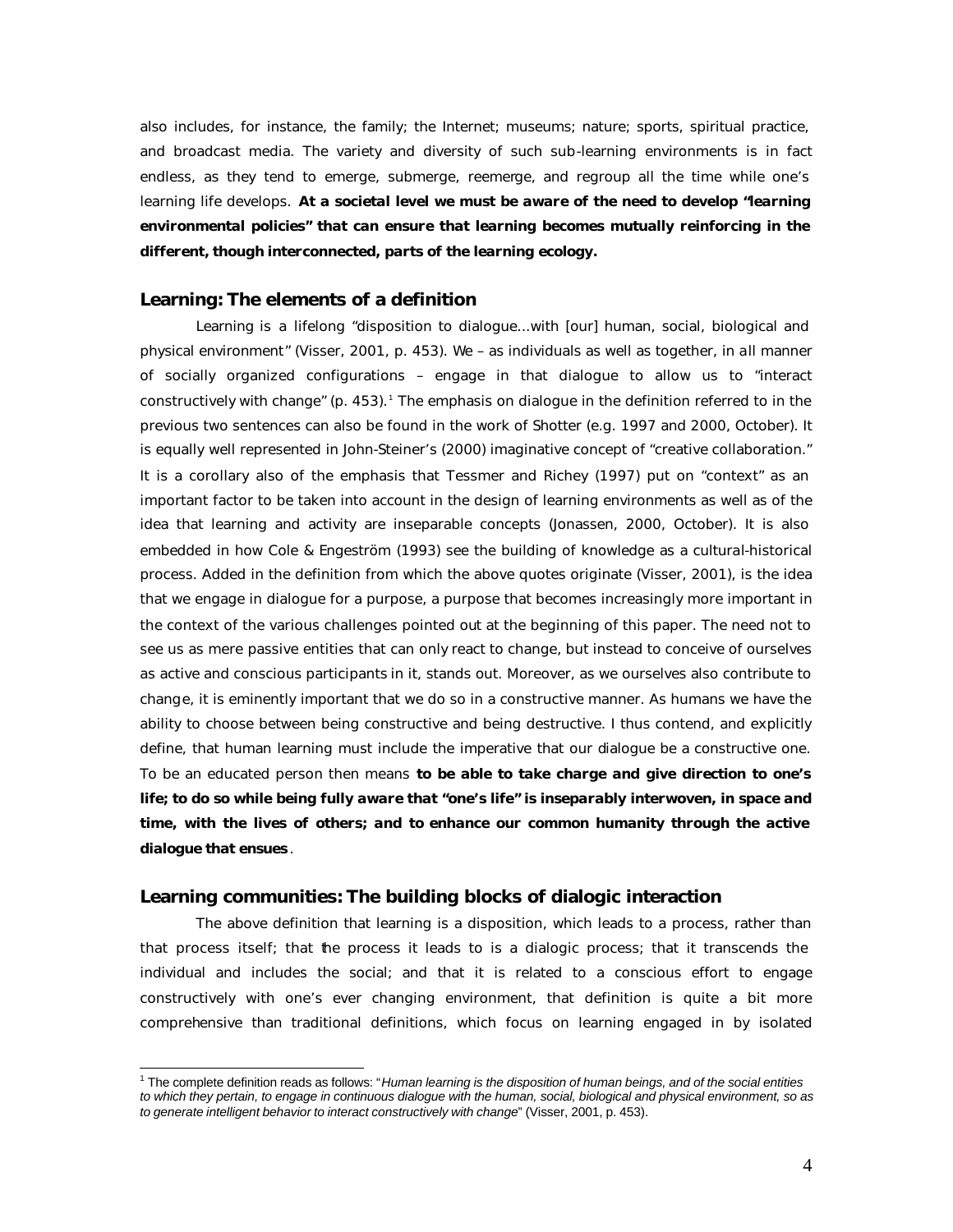individuals who are subjected to deliberate processes that change their performance. *The difference is between doing things yourself together with others, and things being done to you.* In the context of the thinking that emerges from previous definitions, it is only natural for educators to perceive of themselves as having to tell others what to do. That attitude on the part of educators results in the expectation of submission, passiveness and obedience on the part of the learner, connotations that are, indeed, not alien to the etymological meaning of the word "education." Learning as a "disposition...to engage in continuous dialogue," a disposition shared by all human beings, cannot but lead to an entirely different learning reality, a true "learning ecology" in which all that learns does so thanks to the learning engaged in by others.

Within the ecological and dialogic vision of learning referred to above, learning communities are both *part* and *whole*. They are *dependent* and *autonomous* at the same time, entertaining those two modes of existence in a parallel fashion. This view is essential if we want learning to mean more than what is contained in the various notions that link the concept predominantly to the context of instruction.

At the beginning of this paper I have highlighted five major challenges humanity faces at this juncture in time. In developing my argument, I have linked those challenges to the need to fundamentally broaden the meaning of learning. An important thread throughout that argument is the essential interconnectedness of the society of humans. Feldman (2000) refers in this connection to the search for "balance between individuality and social connectedness" (p. xii) as the central theme of the current century, contrasting it with the past century's focus on "intellectual development that placed the lone seeker of knowledge…at the center of the developmental process" (p. ix). The shift of focus comes at a good time, considering the convoluted nature of the challenges earlier referred to, which make it difficult for them to be addressed through solo efforts. They call for *visions of learning that are built around notions of sustained collaboration and dynamic ally evolving dialectic relationships between individuals and communities*. Such visions have only marginally to do with the content of learning. Rather, they impact on *how* people learn and therefore on how the learning landscape should be restructured.

As the organizers of the International Symposium on Learning Communities suggested, learning communities are indeed at the core of new visions about learning. However, such visions are at risk of remaining truncated, stunted, incomplete visions if the different kinds of learning communities proposed for discussion are going to be treated as closed entities, unrelated to other communities, closed off from the world that surround them, and with disregard for their constituents. *Wholeness and partness; individuality and communality; autonomy and dependence, at different levels of complexity at which learning organizes itself, must be respected, not as competing notions, but as belonging together within an overall ecological perspective of learning.*